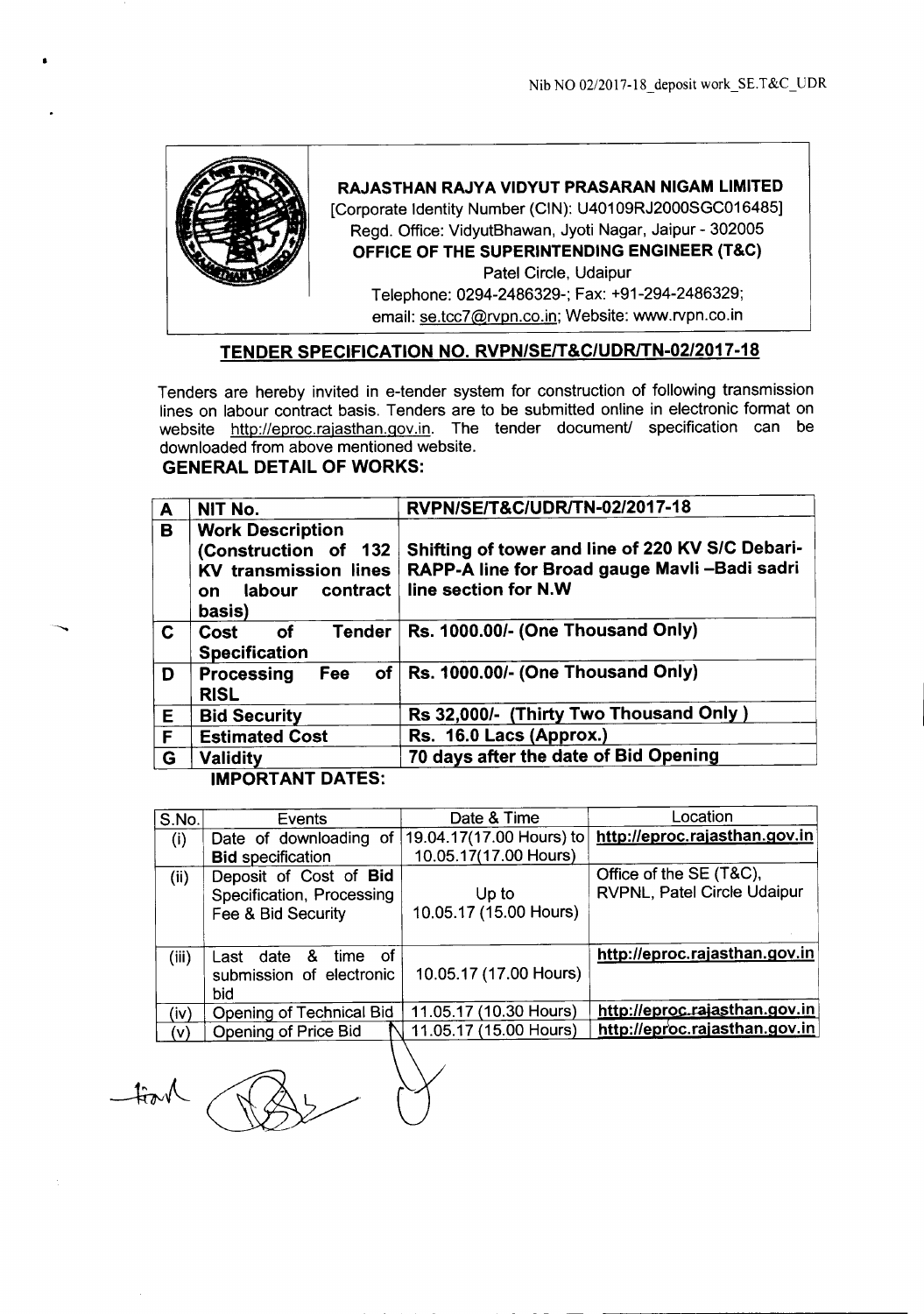#### NOTE:

1. The bidders are requested to submit their bids prior to last date of submission to avoid Non-submission of their bids up to prescribed date due to non-availability of *I* hanging of website at last moments. The date of submission of bids will not be extended if system is hung up in last hours or congestion.

2. Furnishing of Bid Security / Exemption certificate is essential otherwise the electronic bid will not be opened.

3. (i) The bidder will have to deposit prescribed cost of Bid specification by DD/Banker's cheque of schedule Bank payable at Udaipur in favour of Accounts Officer (T&C), RVPN Ltd., Udaipur up to stipulated date & time in the office of the S.E (T&C), RVPN, Udaipur.

(ii) The bidder will have to deposit prescribed Bid Security by DD/Banker's Cheque of schedule Bank payable at Udaipur in favour of Accounts Officer (T&C), RVPN Ltd., Udaipur up to stipulated date & time in the office of the S.E (T&C), RVPN, Udaipur.

(iii) The bidder will have to submit prescribed processing fee by DD/Banker's Cheque of schedule Bank in favour of M.D, RISL payable at Jaipur) up to stipulated date & time in the office of the SE(T&C),RVPNL, Udaipur.

4. Bid security is to be furnished also by the Vendors registered with the NIGAM.

5. The Central and State Govt. undertaking/Corporations and companies are exempted from furnishing of bid security. However, they have to unload copy of from furnishing of bid security. However, they have to upload copy of certificate/documentary evidence in support of their being Govt. undertaking, with their bid.

6. Offers of bids without relevant documents with respect to qualifying requirements shall not be considered.

7. Technical and Commercial deviations, if any, shall only be mentioned in Schedule-VIII Section IV 'Departure from the Specification' attached with this specification. Mentioning of such deviations elsewhere in the offer will not be considered as deviation. The printed terms and conditions of firms, if any, attached with the tender will not be considered. RVPN shall have right to accept or reject these deviations.

8. Offers of bids without Schedule-I to X and without relevant documents with respect to qualifying requirements shall not be considered.

9. Any cutting / over writing in the figures of tendered documents should also be clarified / indicated in words duly signed.

10. The bidders are required to furnish the clarification/confirmation/ documents sought subsequent to opening of bid within specified time failing which, the case shall be finalized/decided on the basis of available information. The responsibility of being ignored on account of delay in furnishing of desired information/documents shall be of the bidder.

11. The Bid documents can be downloaded from web site http://eproc.rajasthan.gov.in. Details of this Bid notification and pre-qualification criteria can also be seen in NIT exhibited on website www. rvpn.co.in and http://sppp.raj.nic.in. Bids are to be submitted online in electronic format only on website http://eproc.rajasthan.gov.in.

12. The bidders who are interested in bidding can download Bid documents from http://eproc.rajasthan.gov.in up to the stipulated date & time.

13. Bidders who wish to participate in this Bid will have to register on http://eproc.rajasthan.gov.in (bidders registered on eproc.rajasthan.gov.in before 30.09.2011 need to register again). To participate in online Bids, bidders will have to procure Digital Signature Certificate (Type-II or Type-III) as per Information Technology Act-2000 by using which they can sign their electronic bids. Bidders can procure the same from any CCA approved certifying agency i.e TCS, Safecrypt, Ncode etc. or they may contact e-Procurement Cell, Department of IT & C, Government of Rajasthan for future assistance. Bidders who already have a valid Digital Certificate need not to procure a new Digital Certificate.

Contact No. 0141 - 4022688 (Help desk 10.00 AM to 6.00 PM on all working days) e-mail eproc@rajasthan.gov.in

Address: e-Procurement Cell, RISL, Yojana Bhawan, Tilak Marg, C-Scheme, Jaipur 14. Bidder shall submit their offer online in electronic formats both for technical and financial proposals. However, cost of specification and Bid Security in the office of Accounts Officer (T&C), RVPN, Udaipur and Processing Fee with S.E (T&C), RVPN, Udaipur should be submitted physically at Patel circle, Udaipur Office, up to stipulated

 $\sharp \mathfrak{A}'$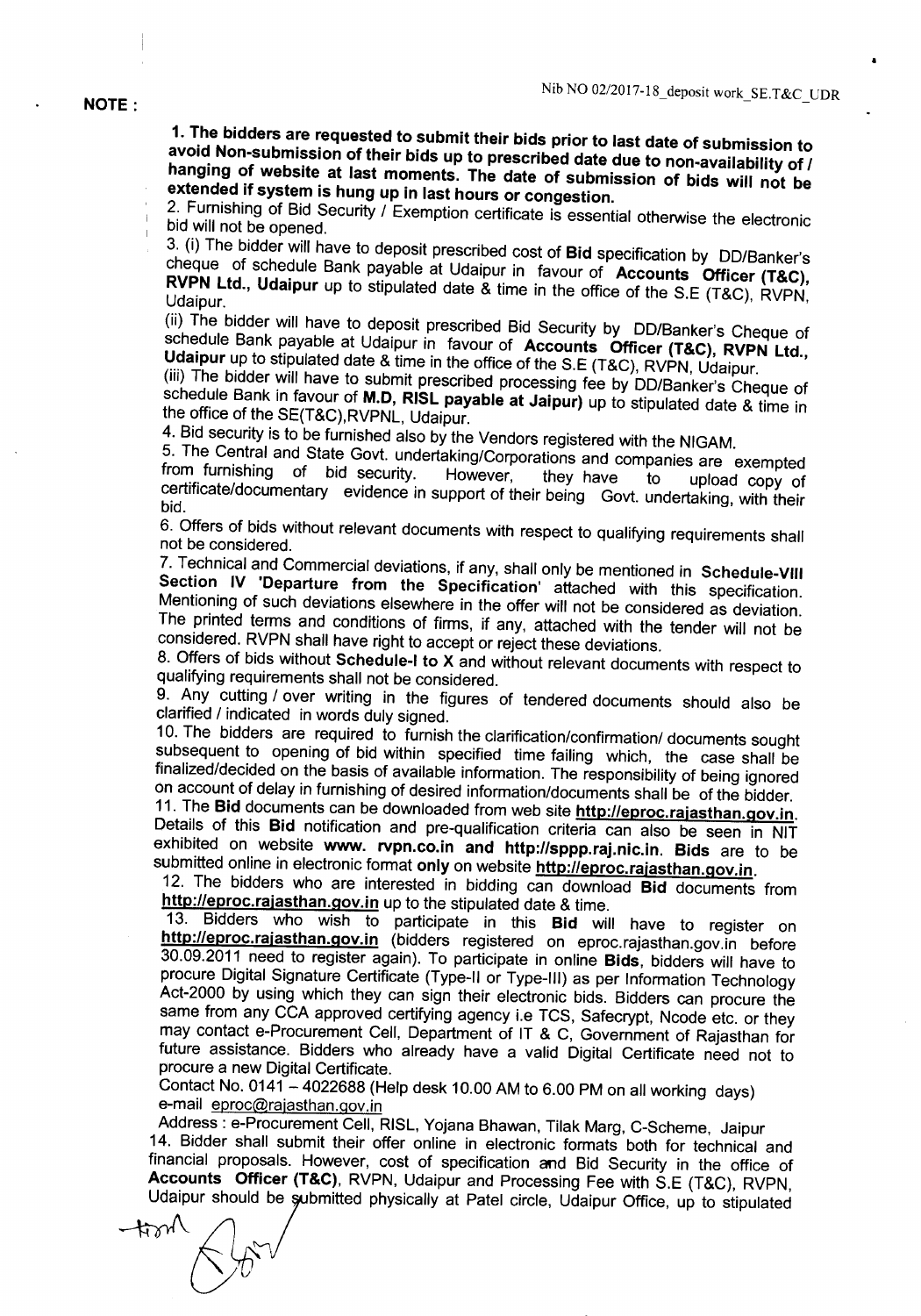date & time. The Bidders shall upload scanned copies of receipts / acknowledgement of above fee documents along with their online bid.

15. Before electronically submitting the Bids, it should be ensured that all the papers including conditions of contract are digitally signed by the Bidder.

16. Bidders are also advised to refer "Bidders Manual" available under "Downloads" section for further details about the e-Bidding process.

17. The tenders are being invited by Superintending Engineer[T&C] Rajasthan Rajya Vidyut Prasaran Nigam Limited having office at Patel Circle Udaipur [Rajasthan] E-mail id is se.tcc7@rvpn.co.in and contact no. is 9413393714, Sh. D.P.Jaroliya, TA to SE[T&C] RVPN Udaipur.

18. The procurement process shall be governed by RTPP Act 2012 and RTPP Rules 2013.

19. The construction work is to be done as per RVPN BSR-2015 effective from 01.04.2015 for which Bill of Quantity (BOQ) shall be provided with Bid specification.

20. The work is to be completed within 6 Months of placement of order (one month time for mobilization of resources in addition to the above mentioned completion Time).

21. Qualifying Requirement: Only those firms who have completed construction of work of minimum 1.5 Km. line of 132KV & above voltage level in last two years with experience in execution of modification work of EHV line at minimum 02 Nos. Railway crossing under line shutdown condition & period & also railway block periods.

22. The Purchaser does not bind himself to accept the lowest or any Bid or any part of the Bid and shall not assign any reason(s) for the rejection of any Bid or a part thereof.

23. The bidder will have to quote the FIRM prices inclusive of all taxes and duties and other related cost.

24. The online tenders will have to be digitally signed and submitted in time specified on http://eproc.rajasthan.gov.in in the following manner:-

#### ONLINE SUBMISSION:

The tenderer have to submit their bid in 3 covers comprises of

(a) Cover 1 (.pdf) : FEE (scanned copies)

(i) Proof of depositing cost of tender specification i.e. the receipt issued by the Accounts Officer (T&C), RVPN Ltd., Udaipur on account of depositing the cost of tender specification through DD/Banker's Cheque payable in favour of Accounts Officer (T&C), RVPN Ltd., Udaipur

(ii) Proof of submitting Processing Fee i.e. the acknowledgement issued by the Executive Engineer (TA to SE T&C) Udaipur on account of depositing the processing fee through DO/Banker's Cheque in favor of M.D, RISL payable at Jaipur.

(iii) (a) Proof of depositing bid security i.e the receipt/ acknowledgement issued by the Accounts Officer (T&C), RVPN Ltd., Udaipur on account of depositing bid security through DO/Banker's Cheque payable in favor of Accounts Officer (T&C), RVPN Ltd., Udaipur or bank guarantee in prescribed format.

(b) Bid security is to be furnished also by the Vendors registered with the NIGAM.

(c) The Central and State Govt. undertaking/Corporations and companies are also exempted from furnishing of bid security. However, they have to upload copy of certificate/documentary evidence in support of their being Govt. undertaking, with their bid.

# (b) Cover 2 (.pdf) :TECHNO COMMERCIAL BID (scanned copies)

The technical information has to be prepared very carefully since it will be the basis for the pre-qualification of bidders. Only relevant and to the point information should be indicated. Tenderers should neither supply information not requested in the specification nor make any comments. Failure to provide any required information, may lead to the rejection of the offer. Tenderer must read Section-I, Section-II, Section-II(A), Section-III & Appendix of specification very carefully before signing on it. Similarly, Schedules-II to X of Section-IV, Documents in support of qualifying requirement & Bar-chart etc. must be signed digitally on each & every page by the authorized representative of the firm after filling requisite information/details, desired in the specification & PQR (Pre Qualifying Requirement).

### (c) Cover 3 (.xls) : FINANCE: PRICE BID

 $+$  $\frac{1}{2}$ 

This cover consists of price schedules (BOQ) for erection, testing and commissioning of Shifting of tower and line of 220 KV S/C Debari-RAPP-A line for Broad gauge